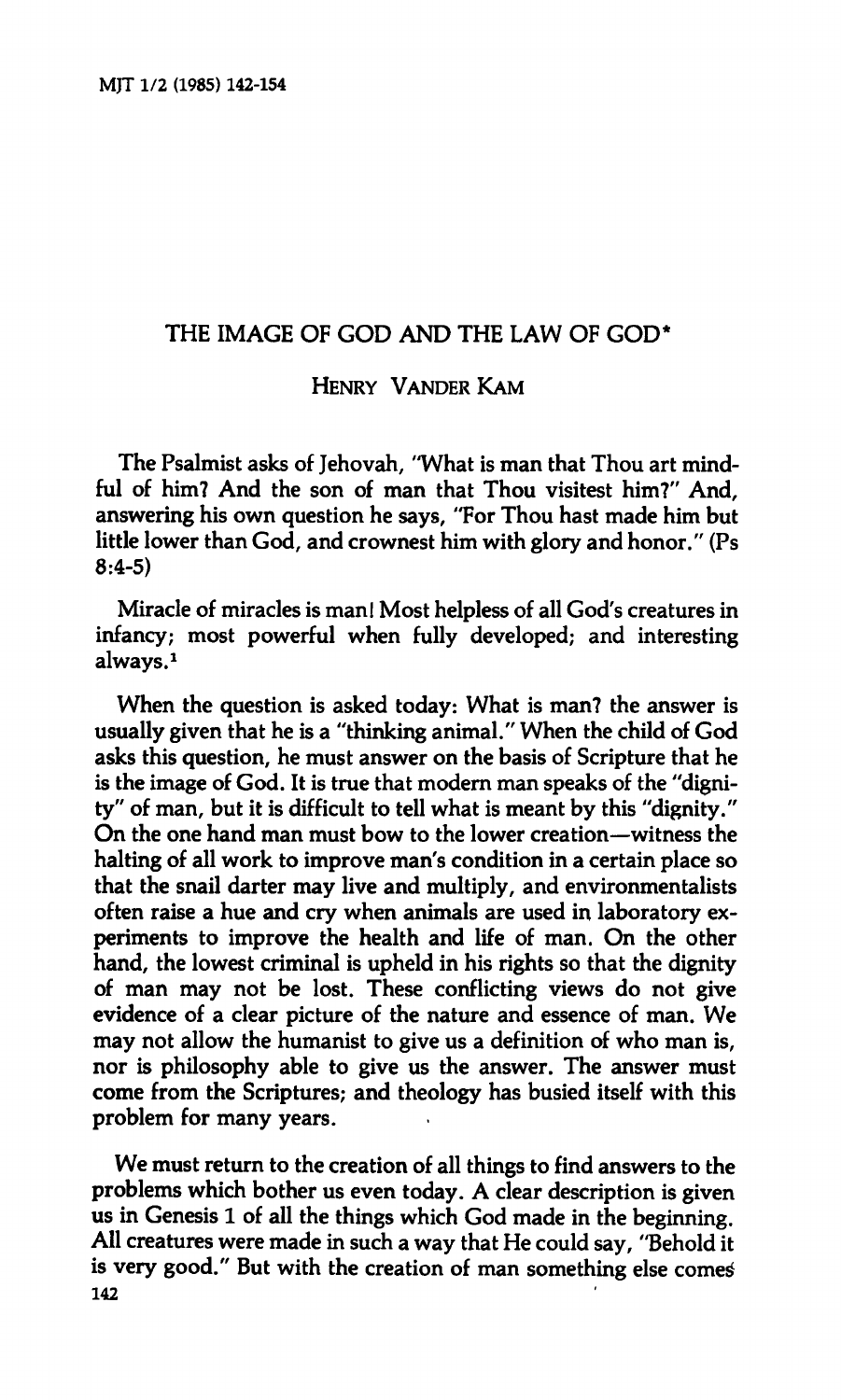**into view. God first speaks of His intent. He is going to make man "after our likeness and in our image." Immediately following this expression of intent we read of the fulfillment of this intention: "And God created man in his own image, in the image of God created he him; male and female created he them." (Gen 1:26-27) The** *fact* **of man's creation in the image of God is therefore clearly established, and every theologian must take note of it. The problems attending it and the interrelationship with various other doctrines must be studied by both the exegete and dogmatician. Virtually all Reformed, Lutheran and Catholic dogmaticians have dealt with this subject. This essay only seeks to point up some of the problems involved in this area and to stimulate others to engage in further study of the ramifications of this most important doctrine.** 

**A humanistic view of man will not help us solve the problems concerning his origin, nature, being and purpose. A Biblical and theological anthropology is the only one which can help man to understand himself in any age. The second** *locus* **of dogmatics already deals with this problem, and rightly so. Our** *Theology*  **must be correct before we begin with the study of man; but Barth does not help us either when he seeks to explain anthropology in the light of Christology.** 

**What do we mean when we speak of the image of God? We mean first of all that man is a copy of the Original! Calvin mentions that the angels also bear the image of God.<sup>2</sup> It means that man stands in the closest relation to the God Who created him.<sup>3</sup> The early church fathers and later the Scholastics believed that there was a difference between the image and the likeness of which Genesis 1 speaks. The Reformers and virtually all the Reformed dogmaticians since their time have rejected this distinction. The Bible uses the words interchangeably. It should also be observed that it is more correct to speak of man as the** *image of God* **rather than the** *image bearer of God.* 

**One of the elements in the study of the Image of God which has caused a great deal of debate is the question concerning the broader and narrower sense in which we are to look upon this image of God. Bavinck said, 'The whole man is the image of the whole Godhead."<sup>4</sup> He herewith touches upon two matters which he considers very important in this discussion. In the first place, he does not want his followers to view the image of God in man as being the image of any one Person of the Trinity. Secondly, he wants to emphasize the fact that man in both body and soul is the image of**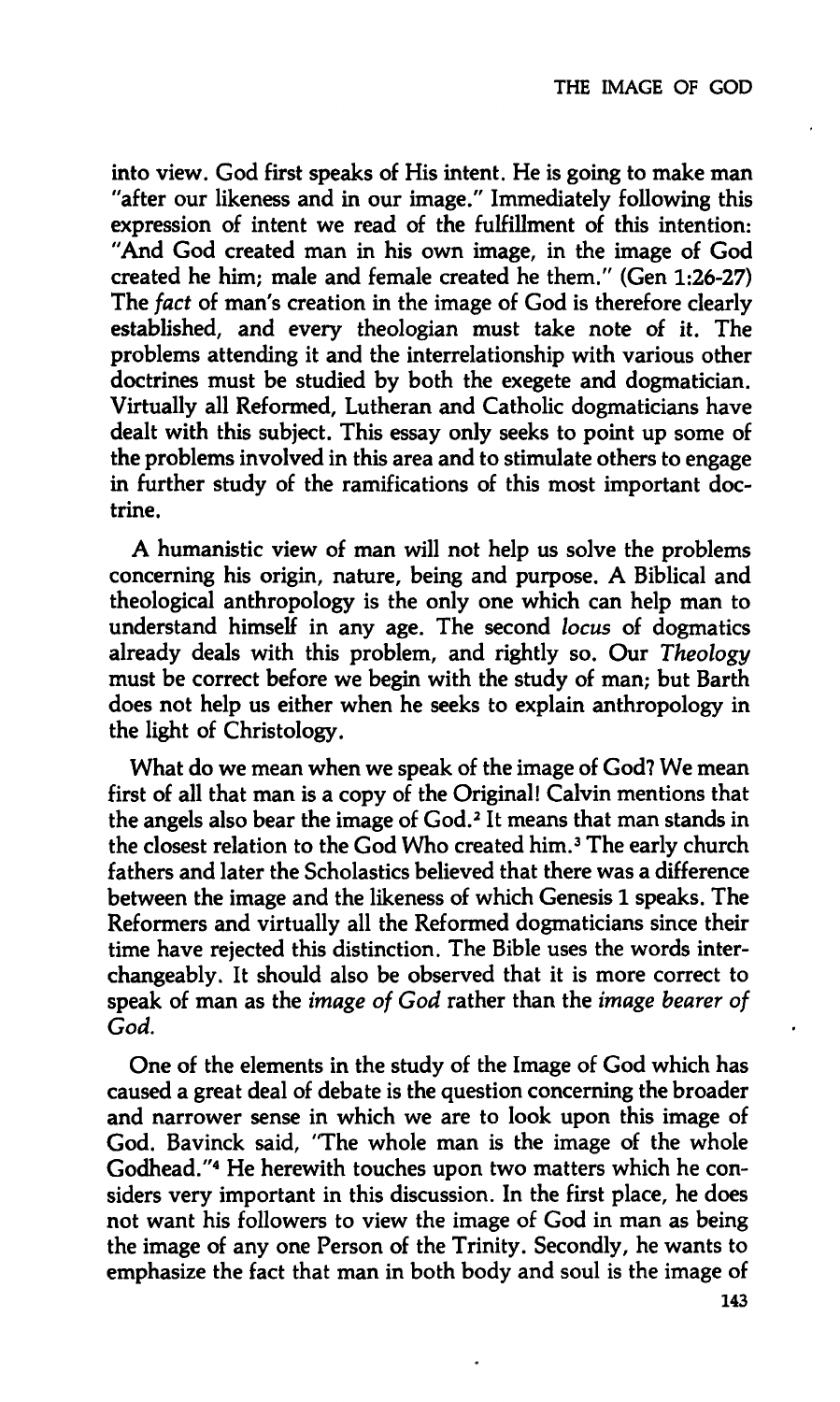**God. Berkhof agrees with this view, and so do A. Kuyper, Jr. and G.C. Berkouwer. These theologians have come to the conclusion that the image of God is the** *essence* **of man. They realize that there are various problems attending this point of view. There are other theologians of note who do not believe that the body also belongs to the image of God. Augustine believed that the image refers only to the intellectual element in man and the likeness refers to his moral faculties. Klaas Schilder also denied the distinction between the "wider" and "narrower" in the image of God and said that this distinction cannot be supported by Scripture.<sup>5</sup> Schilder would rather distinguish between creation and image. The actual image lies in the office, the** *officium,* **which created man receives. According to him the image is expressed in a dynamic and close fellowship with the God of the covenant. And, said Schilder, the image exists only when that close contact, that communication, that loving relationship exists.** 

**Herman Hoeksema also disagreed with those who make the distinction between the broader and narrower sense of the image of God. He said, "Now it must be remembered that this distinction is not confessionally Reformed."<sup>6</sup> He warned that to make this distinction is not without danger to true doctrine, that this view would leave room for the idea that there are remnants of the image of God left in fallen man and therefore natural man cannot be wholly depraved. Hoeksema believed that the Forms of Unity rather favor the idea of the image of God as limited to man's original integrity, true knowledge of God, righteousness and holiness.<sup>7</sup>**

**Those who oppose this fairly common distinction cannot be easily brushed aside. Their theological ability and firmness of Reformed conviction is well-known. They have wrestled with a real problem and their views must be considered carefully.** 

**The various distinctions which have been made in dogmatics usually serve to clarify certain things, but when considered more closely may also stand in the way of a proper understanding of the truth. The distinctions which have been made in dogmatics concerning the church may well be used as an example. These distinctions may be helpful, but they are neither Biblically nor confessionally based. There may also be something of this in the doctrine of the Image of God. The question which must be asked before making distinctions is: Does the image of God refer to the** *essence*  **of man or does it not? If it does, as many Reformed theologians suggest, then distinctions such as wider and narrower sense lose some of their meaning.**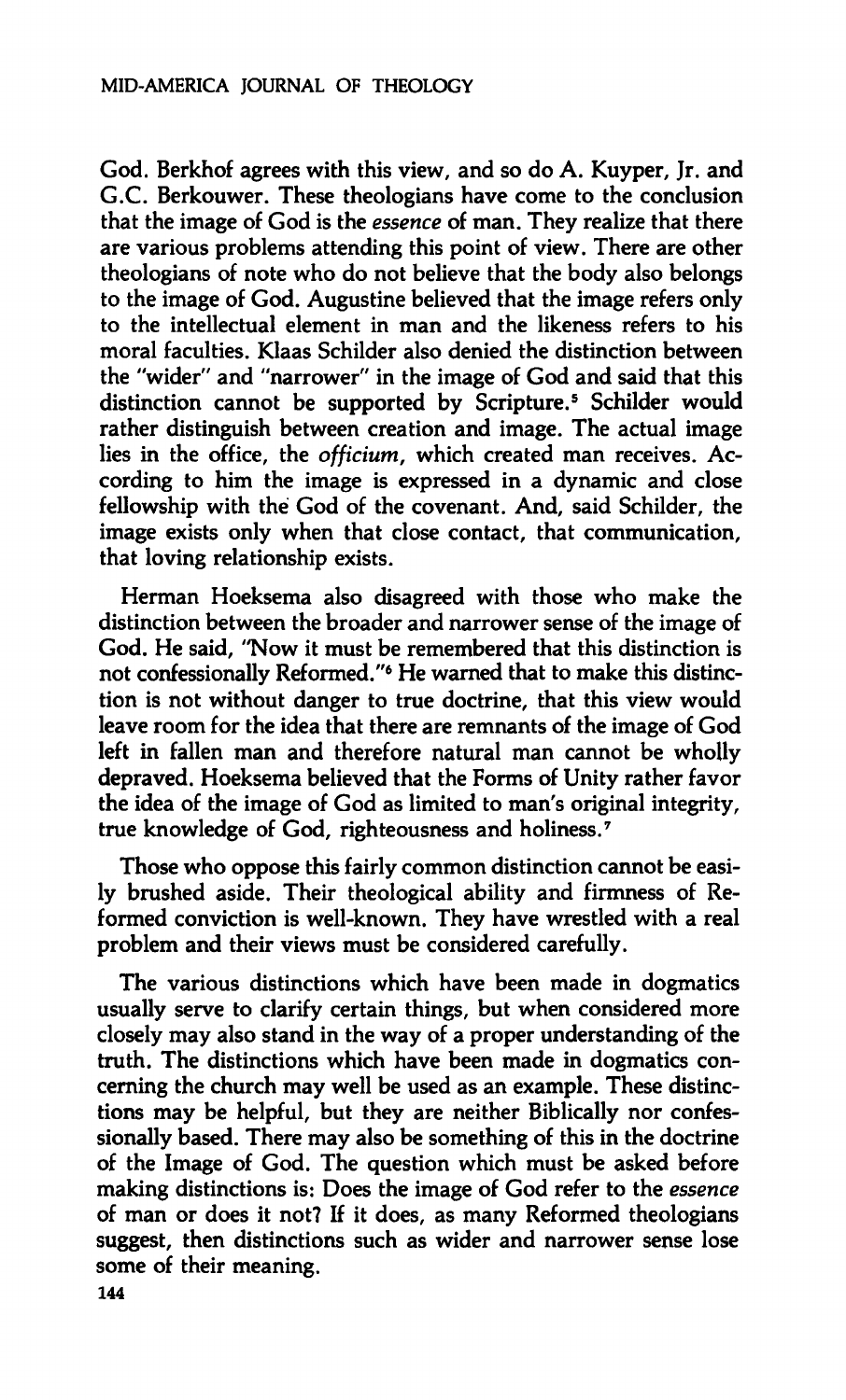*Man* **is made in the image of God. This is the clear statement of Scripture. It does not speak of his soul being made in the image of God, but the whole man, body and soul. Surely there are problems connected with this view. God is pure Spirit of infinite perfection. How can man, in his body, be the image of Him who is only spiritual? Yet, though spirit, this God creates material things. It is true that man has many qualities in common with the animal body, but there are also great differences. The emphasis on** *Man,* **body and soul, being made in the image of God also rescues us from the fundamentalist position that Christ came to save** *soulsl* **The Bible and Reformed theology have always emphasized that He came to save** *men.* 

**That man is made a moral creature is denied by no one in the Reformed camp either now or in the past. Yet even here there are problems of some import. Surely righteousness and holiness are readily recognized as moral concepts. Is true knowledge also a moral concept? We believe it is. The Bible, in speaking of knowledge in the highest sense, does not speak of it as something only intellectual, but as a love knowledge. "This is eternal life that they may know Thee and Him Whom Thou has sent, even Jesus Christ." (Jn 17:3) Man is a moral creature in all the faculties of his soul. So he came forth out of the hand of the Creator endowed with true knowledge, righteousness and holiness. He received a body so that he might be able to exercise dominion over the whole creation of God. Perhaps we are now able to understand better what one of the most able theologians of a former generation said concerning this whole matter: "Genesis 1:26 is one of the most mysterious passages in all of Scripture. For man since the fall it is a deep secret, but we cannot analyze it, but we must understand it and respond to it in adoration."<sup>8</sup>**

**The problem is compounded by what we read in Genesis 1:27. "And God created man in his own image, in the image of God created he him; male and female created he them." No one doubts, of course, that the woman was created in the image of God as well as the man; but does this verse have something to say in regard to the further development of that image of God? Can He only be represented by the two (male and female)** *together!* **Is it analogous to the many names which the Bible ascribes to God because His being cannot be adequately revealed in one or two names? Does the fact that He places male and female side by side in this text have something to say in regard to marriage? These are the questions which merit further study. Then we also approach the beautiful**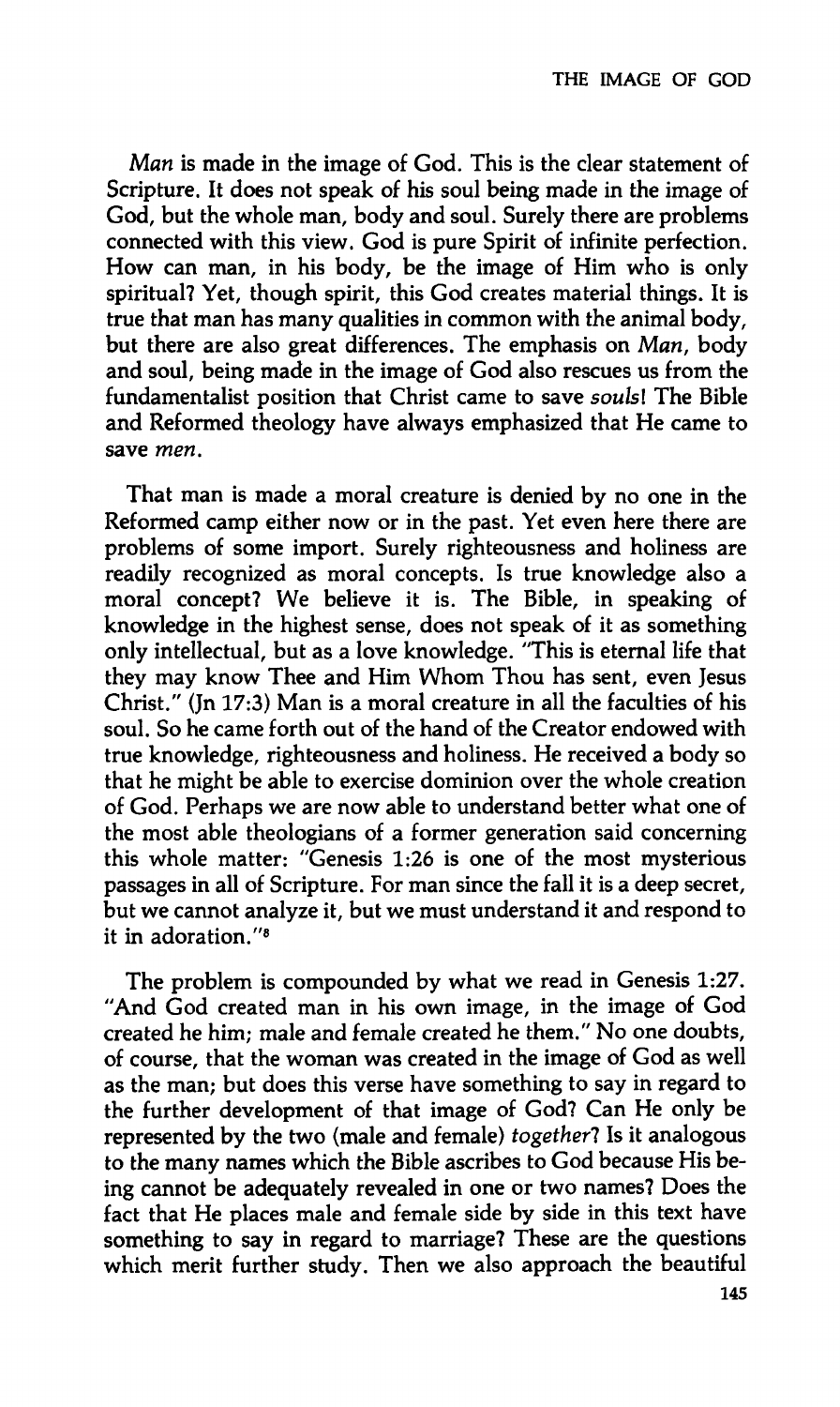**symbolism which the Apostle Paul uses to describe marriage. It is**  *like* **the union of Christ and His church. The groom is to represent Christ and the bride the church. For that reason mixed marriage is condemned. Neither the groom nor the bride is a symbol of Christ or the church. They were created in His image and must show it forth.** 

**Another important question in the whole discussion of the image of God in man is whether or not that image has been lost after the fall into sin or whether man always retains it. To some extent the answer is found in the definition which one gives to the image of God. Is that image the essence of man? I say the answer is found** *to some extent* **in this definition, because some who believe that man has indeed lost that image through the fall into sin do not believe that he has ceased to be man. Schilder, for example, did not deny that man though fallen into sin is still man.<sup>9</sup> Hoeksema also believed that man has indeed lost that image in which he was created. Not only could it be lost through the fall, but through the fall it changed into its opposite. Adam had freedom in Paradise. He was in the state of** *posse non peccare.* **This freedom was lost through the fall, and his state became** *non posse non peccare.* **He will through the redemption of Christ finally attain to** *non posse peccare.*  **Hoeksema emphasized the fact that man lost the image of God completely.<sup>10</sup> True freedom is the state in which a man's inner nature is in perfect accord with the law of God.<sup>11</sup>**

**Both Schilder and Hoeksema sought to maintain the doctrine of total depravity, and argued that it could not be done if one considers fallen man still to be the image of God. Schilder said:** 

> **There are remnants of the original endowments of man. Man after the fall remained endowed with understanding and will and through this nature he can attain to some virtue and external discipline.**

**He warned against relativizing the apostasy of man because it would lead to the Roman Catholic doctrine of the** *donum super additum.***<sup>12</sup> Hoeksema charged Kuyper's view of common grace and the Christian Reformed Synod of 1924 with serious and farreaching weakening of the doctrine of the total corruption of man. The radical antithesis between the church and the world is surrendered, and the way to secularization is wide open. Contrary to the opinion of many, he did not deny what the Canons of Dort and the Belgic Confession say about the remaining remnants. He gives them a different interpretation and does not believe that there is grace involved in them. He wants to maintain the total depravity of 146**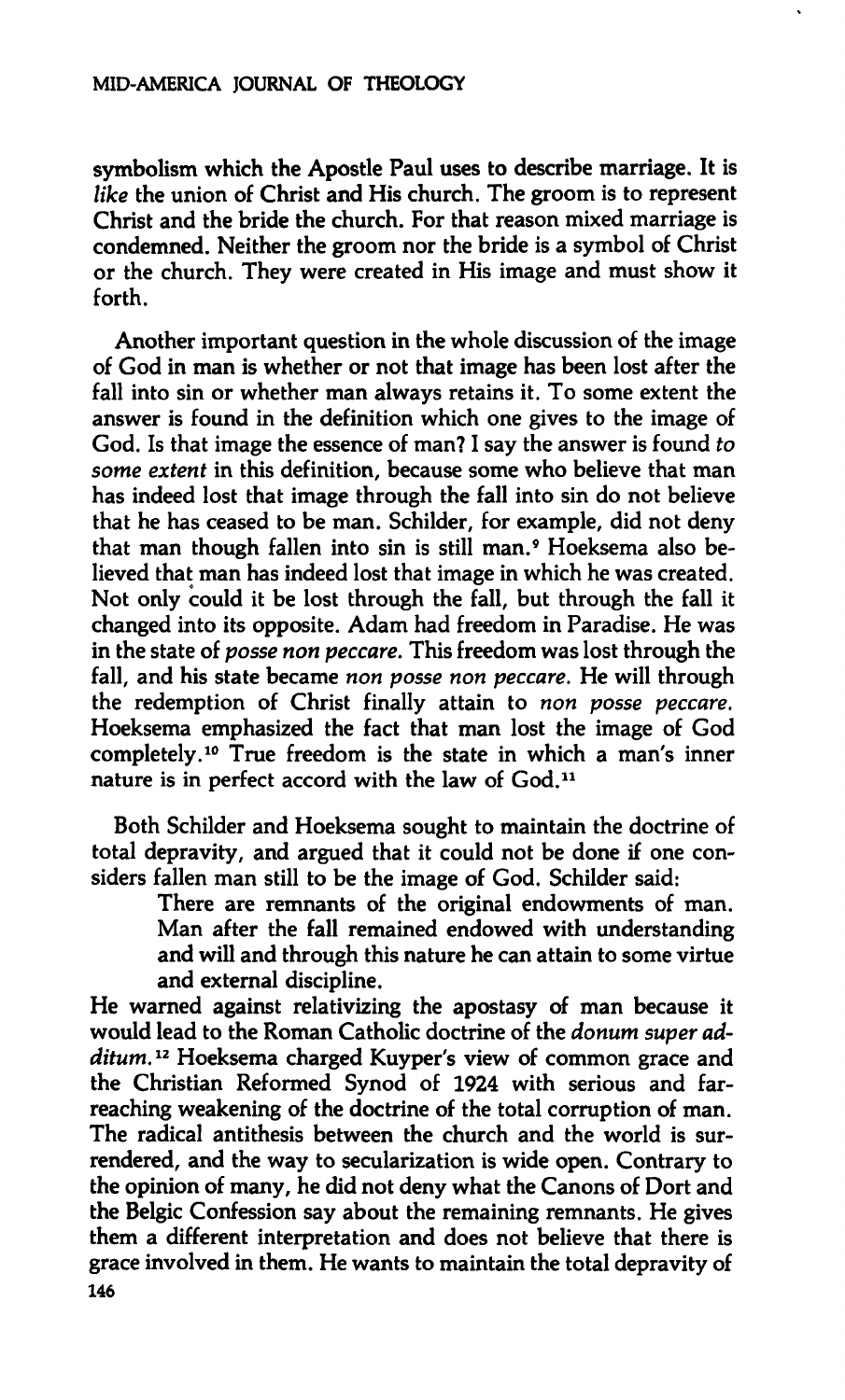**man. According to him, that man retained remnants of natural light means that man has remained a rational moral being and can "distinguish between good and evil."<sup>13</sup>**

**It cannot be denied, however, that Genesis 9:6 and James 3:9 still speak of the image of God remaining in man long after the fall had taken place. Most exegetes agree that Genesis 9:6 teaches that it is precisely because man is God's image that he may not be slain and a very severe penalty is prescribed for those who take a man's life. To take the life of a man is something quite different than taking the life of an animal or bird or fish. "Ye are of more value than many sparrows." (Mt 10:31) Again, in James 3:9 the Apostle speaks of the utter inconsistency of the evil tongue: "For with the tongue we confess the Lord and Father and with that same tongue we curse men who were made in the likeness of God." Schilder dismissed this argument rather lightly, saying that Genesis 9:6 and James 3:9 refer to man's lofty origin, to what he once was; they do not imply at all that fallen man** *now* **retains the image of God. C. Vonk comes to a similar conclusion in** *De Voorzeide Leer* **(III, 346). However, Schilder was a strong defender of capital punishment and yet removed one of its strongest Scriptural warrants.** 

**Does humanness belong to the image of God? The theologians cited above do not deny man's humanness even after the fall. If the image of God is the essence of man, must it then not be declared that he would cease to be man if that image was lost? It is of course true that man still has reason and a sense of right and wrong. What is the origin of these traits? It must also be admitted at once that man no longer has** *true* **knowledge or righteousness. At the same time, he was not bestialized through the fall nor demonized.<sup>14</sup> He indeed lost that communion with God which Adam possessed. The living God still concerns Himself with the life of man.<sup>15</sup>**

**Although fully appreciating the contributions of Schilder and Hoeksema to this discussion, and mindful of the fact that one's conclusion in regard to this question has many ramifications in the field of anthropology, this writer believes that man has not** *lost* **the image of God. The term which has been used by Reformed dogmaticians since earliest times is the word** *vitiated,* **i.e., that the image was** *spoiled* **through the fall into sin. Theologians such as Calvin, Bavinck, Berkhof and Berkouwer do not see how anyone can say that man has** *lost* **the** *Imago Dei.* **They are fully aware of the fact that the total depravity and total corruption of man must be maintained, but this can be done while still holding to the present reality of the image of God in man. The Lord still deals with**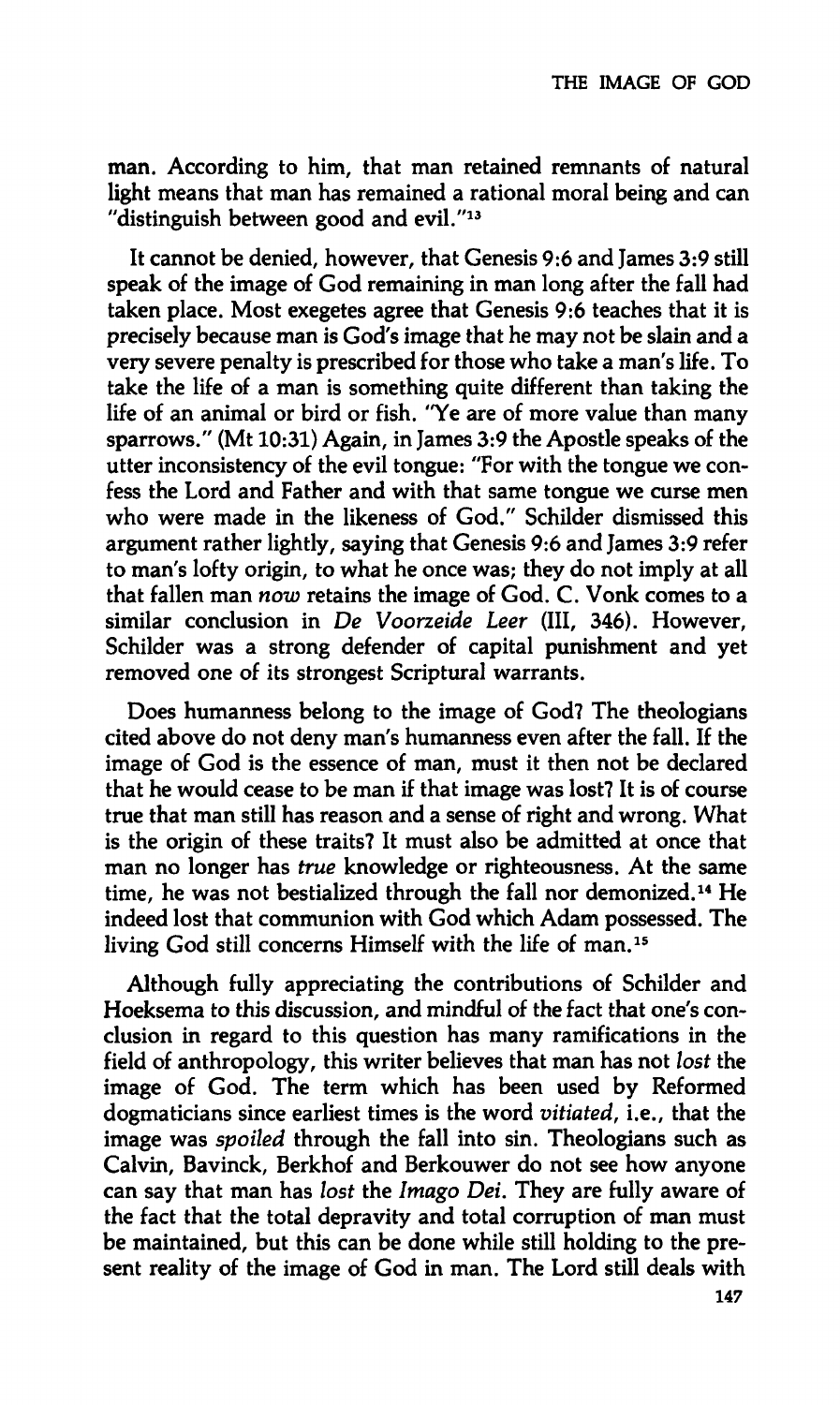**man as a responsible being, giving to him His revelation so that he may know his God, the way of salvation through Jesus Christ, and himself. It is perhaps dangerous to say with Bavinck that the essence of man is found in his being the** *Imago Dei* **and that he is**  *mikrotheos* **and** *mikrokosmos* **together.<sup>16</sup> He believed that the image of God consists of everything that is human in man.<sup>17</sup> Those who believe that the image of God in man has not been lost are just as anxious to preserve the true Reformed position on the nature of the fallenness of man as those who deny that this image is still present. It is perhaps easier to deny the present reality of the image, but we should not be afraid of the paradoxes which the Bible reveals to us. We certainly believe that nothing in man has escaped the ravages of sin. Immanuel Kant even spoke of the "radical evil" in man. In this statement this brilliant but by no means Christian philosopher comes close to the Reformed position. Man's sin is not on the periphery, but has struck the root, the** *radix* **of his existence.<sup>18</sup>**

**We may well ask: If man has lost the image of God, does he now have any characteristics whereby he is distinguished from the lower creatures? Or must we conclude with so many secularists that he is only a thinking animal? These remarks are not intended to identify those theologians in the Reformed camp who believe the image was lost through the fall with the secularists of our day, but the consequences of a position on this important matter must not be overlooked. The answers we give to the various questions associated with the doctrine of the image of God will influence our theology in many other areas. Reformed theology is of one fabric and one cannot touch it in any one particular place without also touching various other truths.** 

**Whether one believes that the image of God in man has been lost, or whether he believes that it belongs to the very essence of his being and is therefore still present, everyone is agreed that this image must be restored in Christ. This is not an inconsistency on the part of those who believe man has retained it; they also believe that this image has been spoiled and tarnished and must therefore be restored to its pristine beauty. Man was to have dominion over the entire lower creation. Elements of this are still found, but the glory of man as the vice-gerent of God is not seen anymore. Paul addresses the relationship of man to the lower creation in Romans 8:19-23, where he clearly pictures to us the fact that the whole creation was placed under the "bondage of corruption" when its ruler and king fell. This lower creation will also be restored from under 148**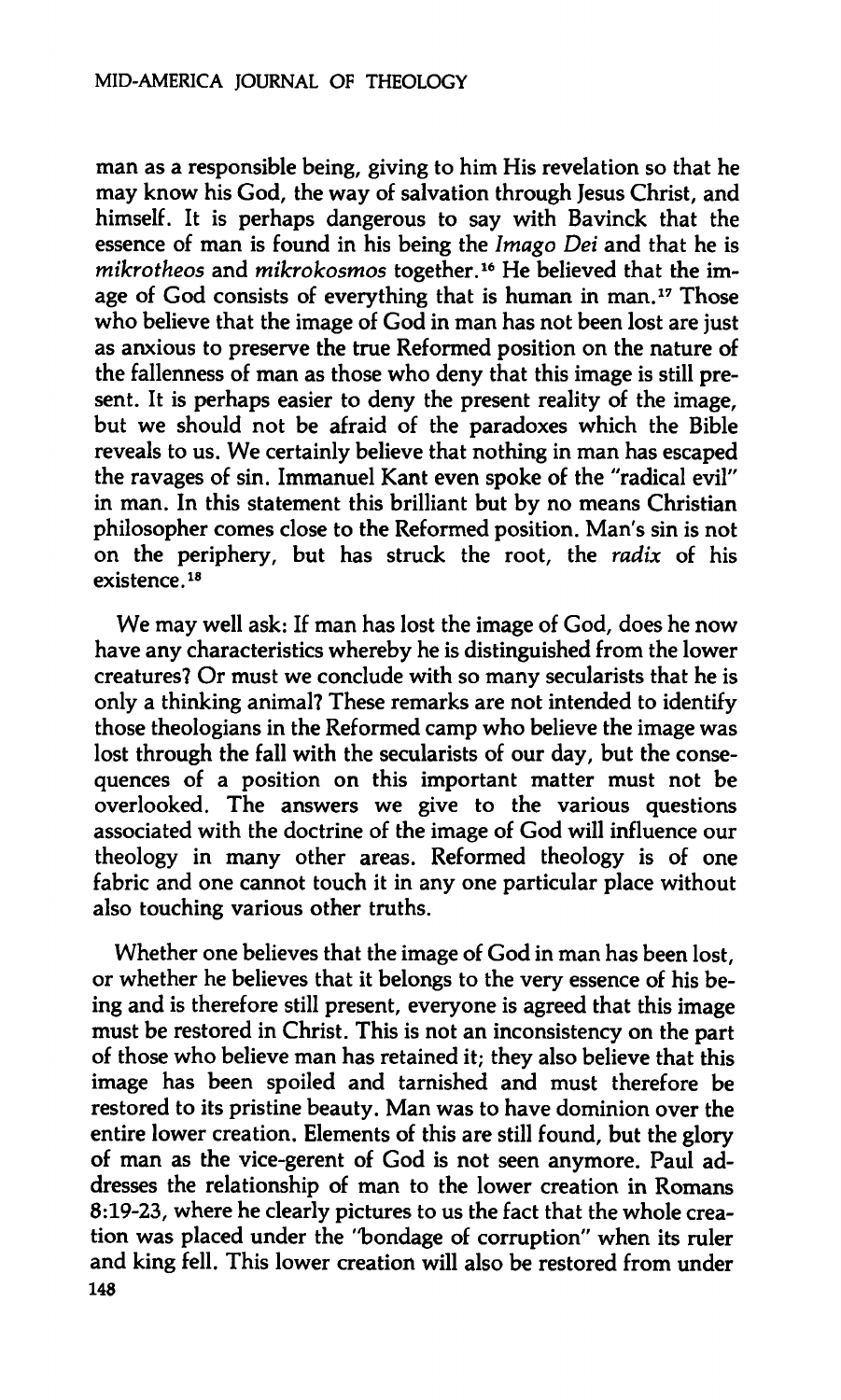**this bond of corruption when man is restored, when he is redeemed. The creation of man was the crowning touch to the creation of God and his redemption will again restore that creation to the place it was supposed to have.** 

**However, when we speak of the restoration of the image of God through the redemptive work of Christ, we must be careful not to fall into the error against which Bavinck warned, viz. that we consider this image in man to be the image of one particular person of the Godhead. But that man has to be restored is evident to all those who take sin and the depravity of man seriously. Calvin makes this crystal clear in his usual pithy language:** 

> **There is no doubt that Adam, when he fell from his dignity, was by this defection alienated from God. Wherefore, although we allow that the Divine image was not utterly annihilated and effaced in him, yet it was so corrupted that whatever remains is but horrible deformity. And therefore the beginning of our recovery and salvation is the restoration which we obtain through Christ, who on this account is called the second Adam; because he restores us to true and perfect integrity.<sup>19</sup>**

**Abraham Kuyper, Jr. summarized many of the things he had written in his book on the image of God by reminding us that Christ is the image of God (2 Cor 4:4; Col 1:15; Heb 13). God dwells in Christ bodily so that He is able to say, "Who hath seen me hath seen the Father." (Jn 14:7,9) He also emphasized that man was made in the image of** *God* **and not of** *Christ.<sup>20</sup>* **Hoeksema also emphasized that man's redemption in Christ is the restoration of the image of God (Eph 4:23-24; Col 3:9-10). In these passages the Apostle speaks of putting off the old man and putting on the new man.** 

**How does Christ restore that image in man? What is redemption? This seemingly simple question may well be faced seriously by us today. Somehow Jesus saves! This is the message which is dinned into the ears of our people over the airwaves every day. How did He do it? Perhaps we should not even be so inquisitive, but simply accept it as a fact! The Scriptures do not leave us in the dark on this score and neither do our Confessions. The Heidelberg Catechism makes it very clear to us why He is Christ, that is, the anointed of God to the office of the Mediator of His people.** *He restores the image of God in us\* **That is the way He redeems. He did those things which were necessary to raise us again to the level from which we had fallen. "He is our Prophet and teacher, who has fully revealed** 

**149**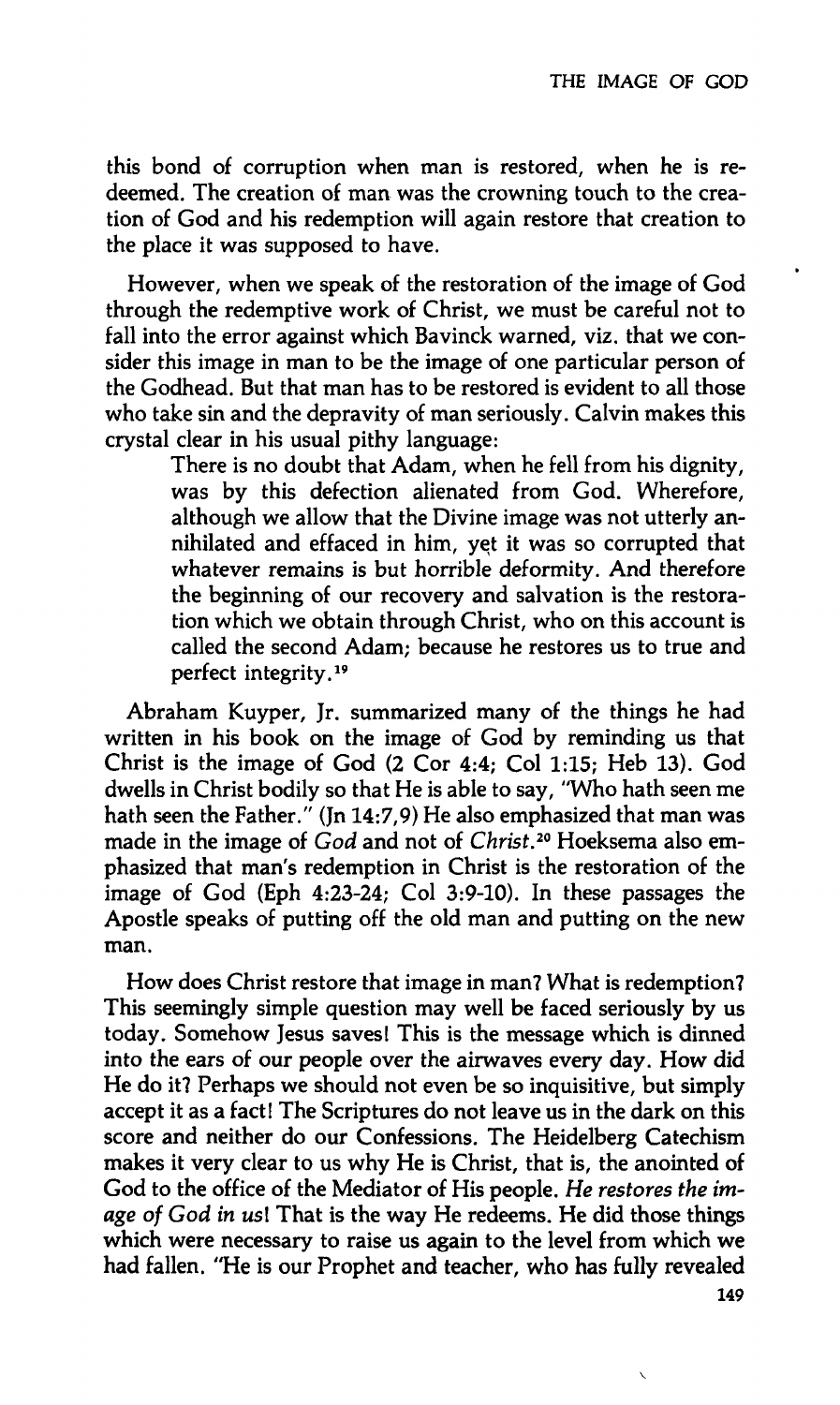**to us the secret counsel and will of God concerning our redemption; and our only High Priest, who by the one sacrifice of His body has redeemed us, and makes continual intercession for us with the Father; and our eternal King, who governs us by His Word and Spirit, and defends and preserves us in the salvation obtained for us."<sup>21</sup> From this well-known answer of the Heidelberger it becomes clear that He restores us in all those qualities with which the Creator had endowed man in the beginning. He restores true knowledge as our Prophet and Teacher; He restores holiness as our Priest; and He restores righteousness as our King. Then we see the beauty of the salvation through our Lord Jesus Christ and we see that it is a salvation which is complete and fills all our needs. When salvation is viewed as our Confession views it, we are delivered from the superficial views of many of the fundamentalists and many evangelicals today. He does** *not* **save only as Priest! More was necessary to restore man than that some One would come and give His life.** *Man* **had to be restored. God will not be robbed of His works and the Redeemer will restore completely that which fell away.** 

**Although there is difference of opinion in our own circles about the nature of the offices in the church, this writer is of the opinion that the offices in the church must and do correspond to the offices of our Mediator. Question 32 of the Heidelberg Catechism asks concerning the nature of the follower of Christ. Here, in different words, we have the same teaching as that concerning Christ Himself in the previous question. So, the Christ has this triple office of Prophet, Priest, and King. The believer must also show these same qualities. Does it then not follow that the offices in the church, which logically would come between Questions 31 and 32, would also correspond to the offices which Christ has and the believer also? This was the position held quite commonly in some Reformed churches of a generation ago, as the works of K. Dijk demonstrate.** 

**Now we wish to make a few observations regarding the law of God as it relates to the image of God in man.** 

**In truly Reformed circles the importance of the law of God has always been recognized. We are informed by the Heidelberg Catechism that this law is the teacher of sin and that it is also the teacher of true gratitude. In this it is simply restating that which the Scriptures have made very clear. Paul tells us in Romans 3:20: " . . . for through the law cometh the knowledge of sin." In John 14:15 our Lord informs us: "If ye love me, ye will keep my corn-ISO**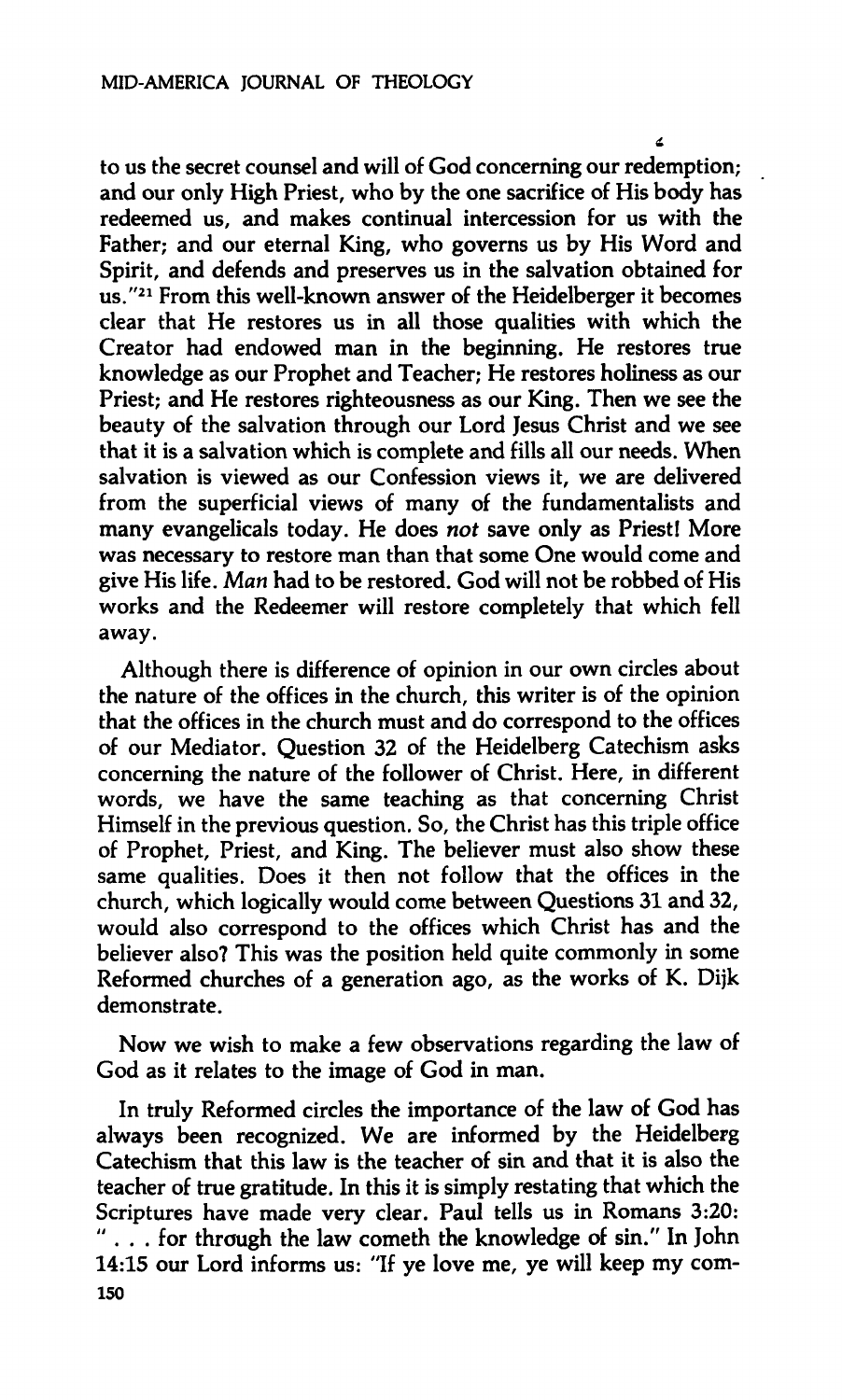**mandments." Because of the importance of the law for the understanding of the whole word of God (for Christ has informed us that on these two commandments, i.e., the first and second tables of the law, are suspended both the law and the prophets), the reading of the law has always had an important place in our worship services. In this we have been distinguished from many of our fundamen talis tic brethren who rejoice in a misunderstanding of the word of the Apostle, " . . . for ye are not under law, but under grace/' (Rom 6:14) Because of this they sing of the "happy condition" of those who are free from the law. The Word makes it quite clear that man would have no condition left if he were free from the law in their sense of this passage.** 

**One hears more and more of the neglect of the reading of the law even in our own services. Is this an indication that we have not emphasized, or are tending in the direction of not emphasizing sufficiently the element of sin and a view of gratitude which is removed from obedience? If so, there is no longer a full proclamation of the gospel. We then fall into the errors of so many whose fellowship we left more than three hundred years ago.** 

**When we speak of the law in this connection, we mean only the law of the ten commandments. The Belgic Confession (Art. 35) makes it very clear that we are not to hold to the ceremonies of a previous covenant. The ceremonial law as it was found in Israel of the Old Testament has been abrogated, and the same may be said of the civil laws of Israel, though we can learn much from both. Some of the symbolism even carries over into the New Testament.** 

**But when we look upon the moral law in its relation to the image of God in man, we find a paucity of material. Very few theologians have written on this subject directly. There are those who have** *approached* **this problem, but much more ought to be done in this area.** 

**Hoeksema saw correctly that the law of God is not a mere code; it is the living will of God for the creature.<sup>22</sup>1 believe that he has seen this problem more clearly than any other Reformed theologian, when he writes.** 

> **And according to that will (i.e. the law) He always acts and deals with that creature, blessing it as long as it remains within the boundaries of that law, cursing it the moment it transgresses. And that law or living will of God is in harmony with the very nature of each creature. Thus, there is a law for the fish, that it shall live in the water; for the bird**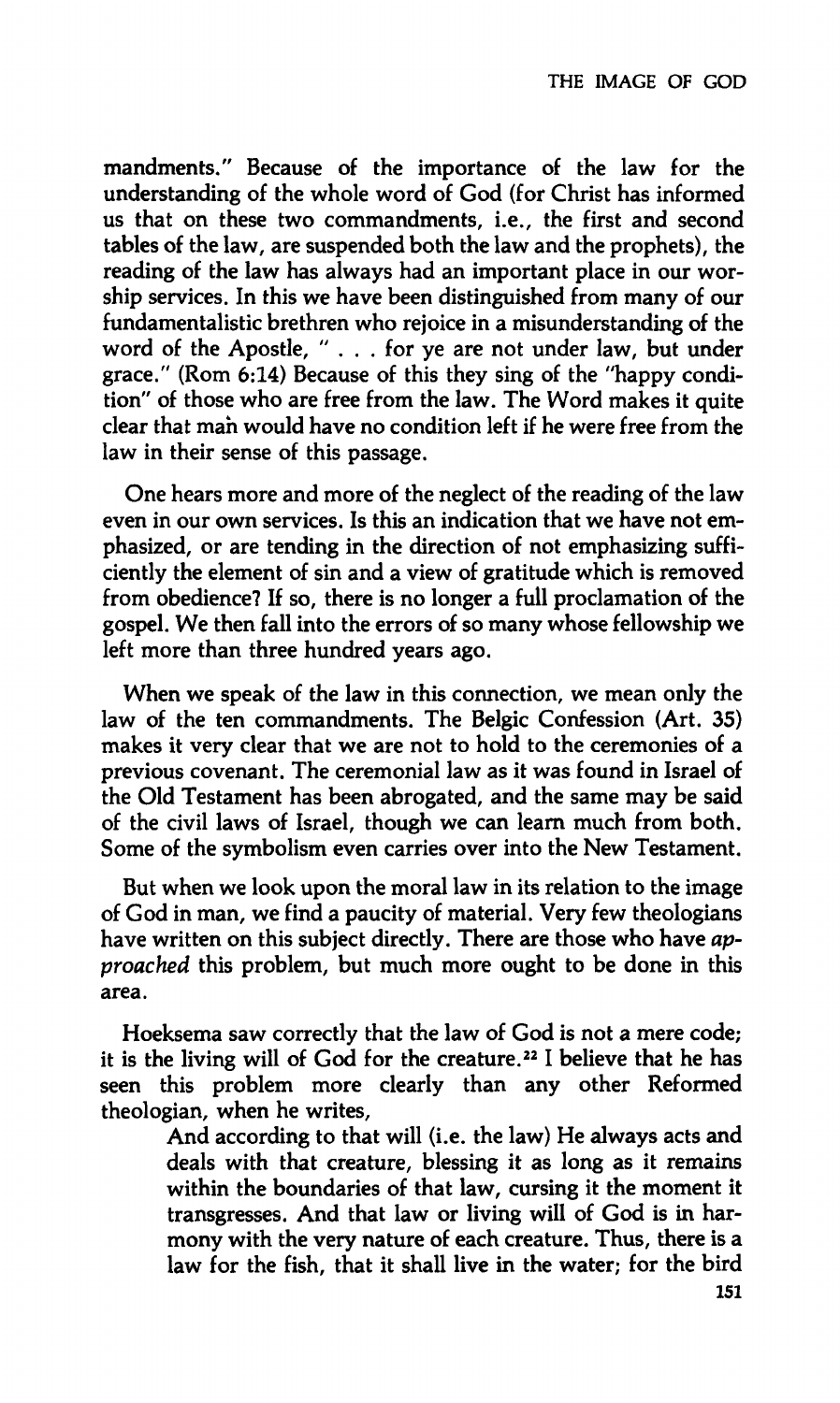**that it shall fly in the air; for the tree, that it be rooted in the soil. There is a law for the beat of your pulse, for the temperature of your body, for the pressure of your blood. And thus there is also a law for man, who was created a personal, rational, and moral being, consciously and willingly determining his own action. And the law of God for that creature, the law that is entirely in harmony with the nature of that free agent is that he shall love the Lord his God with all his heart and mind and soul and strength and his whole being.<sup>23</sup>**

**This theologian of no mean ability saw the connection between the law of God and the image of God. The law of God, the moral law, is the law for the moral creature, just as the law of gravity and other laws are for the natural creation.** 

**Berkouwer also dealt with this question to a certain extent when he argued that** 

> **there is even in the corrupt heart still some consciousness that the violation of what the law commands is opposed to all that which is truly good for man and is against his own humanness.<sup>24</sup>**

**Both Berkouwer and Hoeksema make it clear that** *conformity* **to the law is not the same as** *obedience.* 

> **Anything can happen in our alienation from one another, in the state of our alienation from God's command. Outside this command life is not safe, nor are we safe for the other, nor is the other for us.<sup>25</sup>**

**These theologians emphasize that there must be a love-relationship of man to his God and to his neighbor to justify saying that he has kept the law.** 

**This love is not found in natural, fallen man. It has turned into its opposite. I am prone by nature to hate God and my neighbor.<sup>26</sup> Because this is the state of the present day man, the word of God must be preached accordingly. It is not sufficient to preach only that Jesus saves. The rational man may well ask:** *How* **does He save? The answer is that He restores man to the kind of being he was originally. The** *law* **must also be preached, as the only way whereby a man may be able to see his own need. It gives the diagnosis of his condition. This is also the only way that a man will come to know the way he must live before God. He must live in obedience. He is not able to bring that obedience as he is in himself. Therefore, the diagnosis becomes even clearer. Is it any wonder that the Catechism asks at the conclusion of the treatment of the ten 152**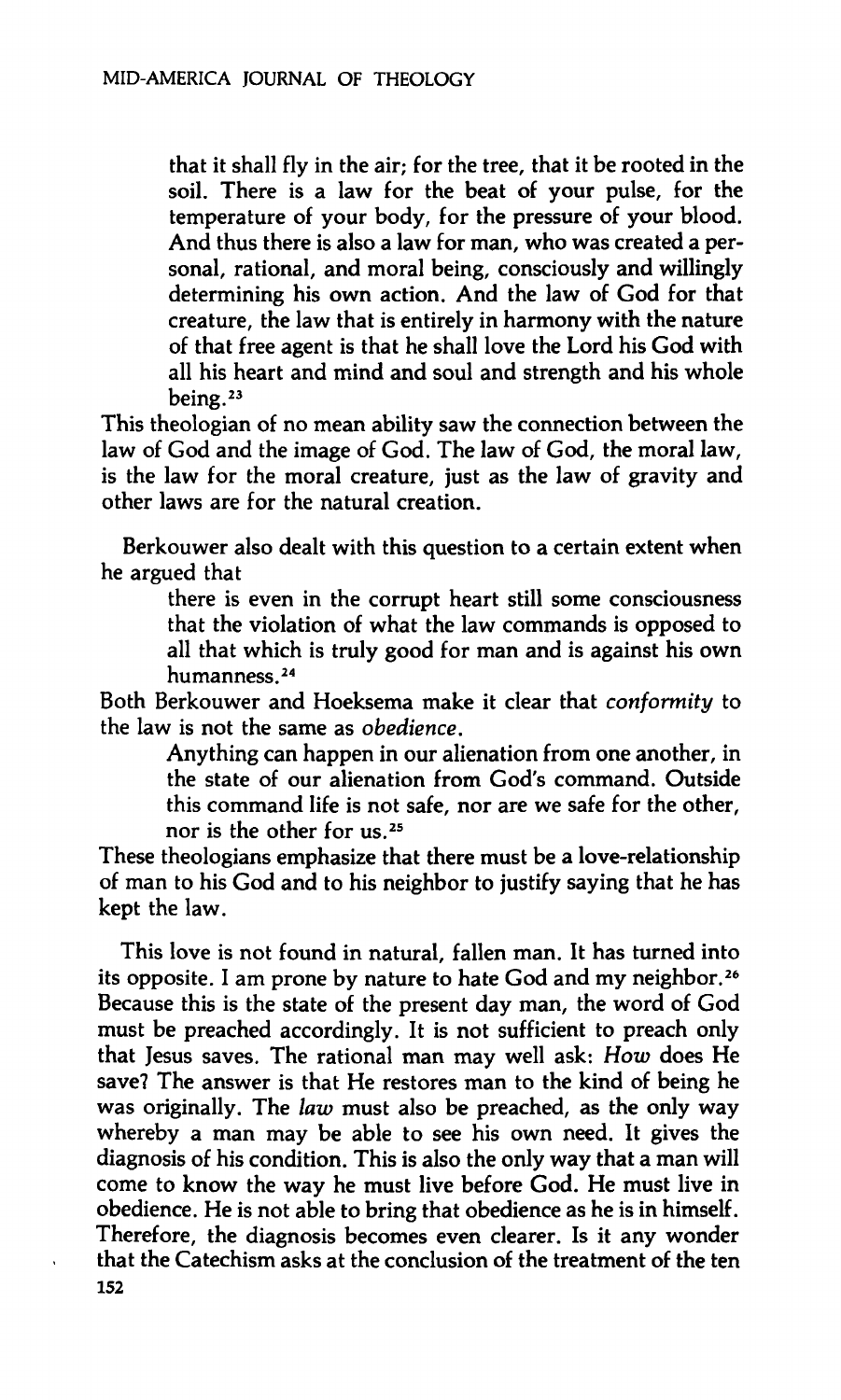**commandments: "Why, then, will God have the ten commandments preached so strictly, since in this life no one can keep them?"<sup>27</sup> It must be a real embarrassment to many preachers today to deal with this question and answer when they have not preached these commandments** *strictly.* 

**Most theologians are agreed that man still retains a certain sense of right and wrong even after the fall. He knows instinctively that to kill someone is wrong, that it is wrong to steal, etc. But there is nothing left of his proper relation to his God! In other words, he has no conception whatsoever of what is right and what is wrong in the area of the first table of the law! He does not know the true God and therefore makes all kinds of gods which he worships. He does not know how the true God is to be worshipped. He has no feeling whatsoever for the name or for the day of God. Now, it is only on the basis of the keeping of the first table of the law that there is a possibility of the keeping of the second table. Man must realize that everyone of the commands of God speak to man's nature. He cannot** *live* **without his God. In the measure in which he violates the commandments of God, in that measure does man lose his humanness! We even use human language in that way: we talk of the inhuman characters of men like Nero or Adolf Hitler! The church in its preaching of the Word of God must do justice to these things. This belongs to the "whole counsel of God."** 

**Modern fundamentalism and evangelicalism has not served mankind well with their truncated gospel. The Word of God is far richer than they have proclaimed and modern man needs much more than they offer him.** 

**Let it be made clear to all men that there is salvation from sin only through the blood of Jesus Christ and why this is so. Let it also be made unmistakably clear that man, though he has done great things, has scaled the heights and has plumbed the depths, is in bitter need of redemption! I pray that this essay may stimulate others to further pursuit of the truths contained in these areas.** 

## **NOTES**

**William Jennings Bryan, in his commencement address entitled** *Man.* 

**<sup>\*</sup>This article is an arrangement of the academic convocation address given on August 30, 1985, at the beginning of the 1985-86 academic year of Mid-America Reformed Seminary.**